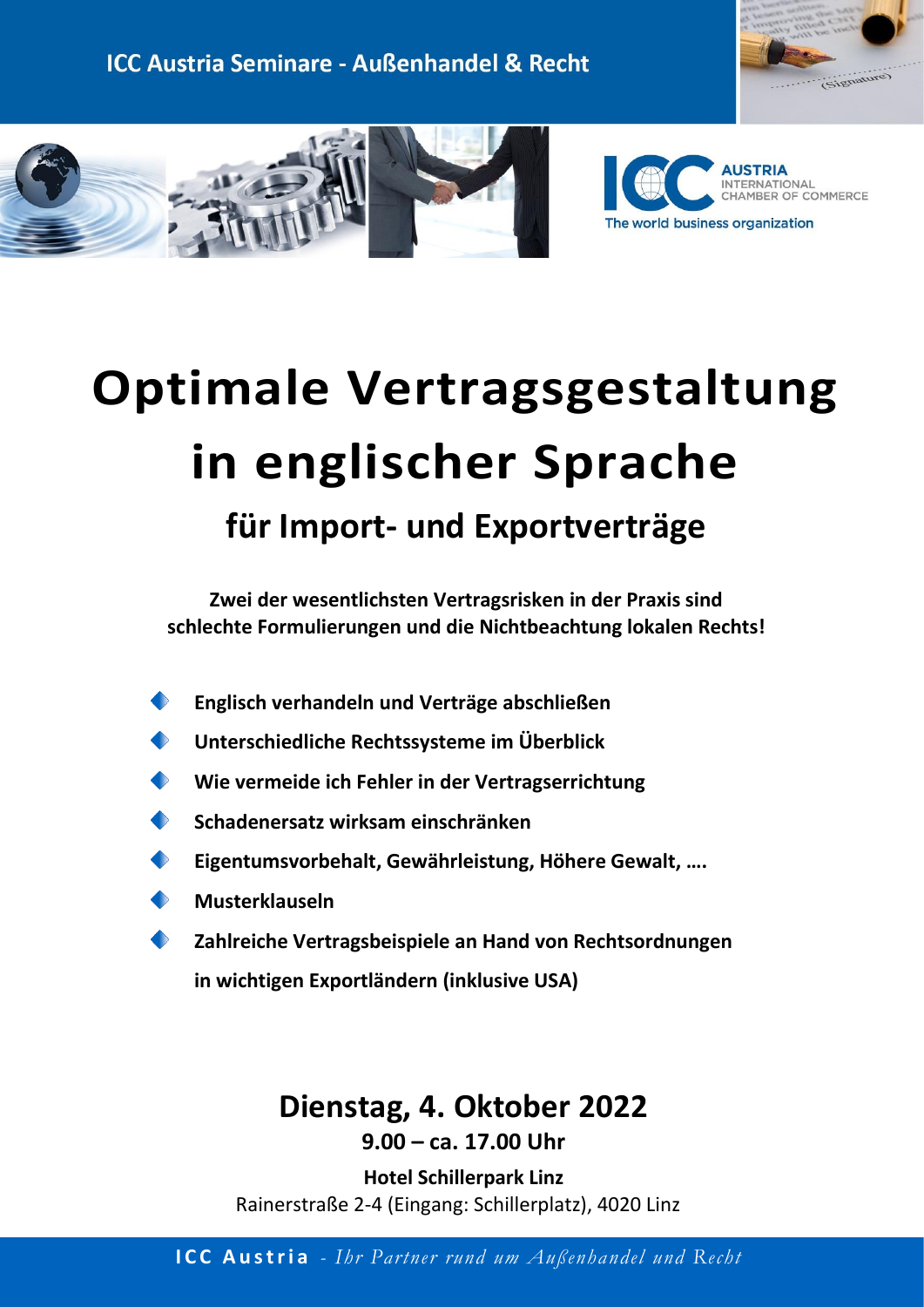# **T a r g e t G r o u p**

Export- and import managers, sales personnel and lawyers involved in contract negotiations. Participants should have a strong foundation in basic English. Legal expertise is not required but **experience with export or import contracts is assumed.**

### **O b j e c t i v e**

#### **Optimizing import and export contracts in English**

This seminar aims at enhancing your general knowledge of contracts and will explain how to draft and structure import and export contracts in English. Standard clauses and phrases will be highlighted to help you formulate your international contracts properly. Being proficient in using legal terminology will better prepare you in using English as the language of negotiation professionally. Selective case examples will give you the possibility to test and apply your knowledge.

## **C o n t e n t**

#### **General Principles of Contracts**

- Basic differences of legal systems and laws
- Rules of interpretation for contracts
- Differences between Anglo-American style and civil law contracts

#### **English as the Legal Language of Contracts**

- Translation difficulties and other language issues
- Legal English terminology

#### **Key Issues and Clauses**

- When is there a "meeting of the minds" resulting in a binding contract?
- Title retention issues
- How to deal properly with damages clauses
- Limitation of liability
- The dangers of liquidated damages
- Material adverse change
- Force majeure
- Termination clauses
- Deadlines and time limits
- Warranties and guarantees
- Dispute resolution clauses (i.e. ordinary court, arbitration, mediation)
- Applicable law
- Entire agreement, waiver and other standard clauses
- Special contract issues in key export jurisdictions, including the US

#### **Sample Contract Provisions and Case Law Examples**

- Many specific contract clauses will be provided
- Common mistakes in practice

# **L e c t u r e r**

**Dr. Paul Luiki, J.D.,** partner at the law firm Fellner Wratzfeld & Partner Rechtsanwälte GmbH; registered attorney in Vienna; previously practiced law in the state of Ohio; experience as practicing lawyer in the US; specialized in contract and corporate law; focus on Eastern Europe and the US.